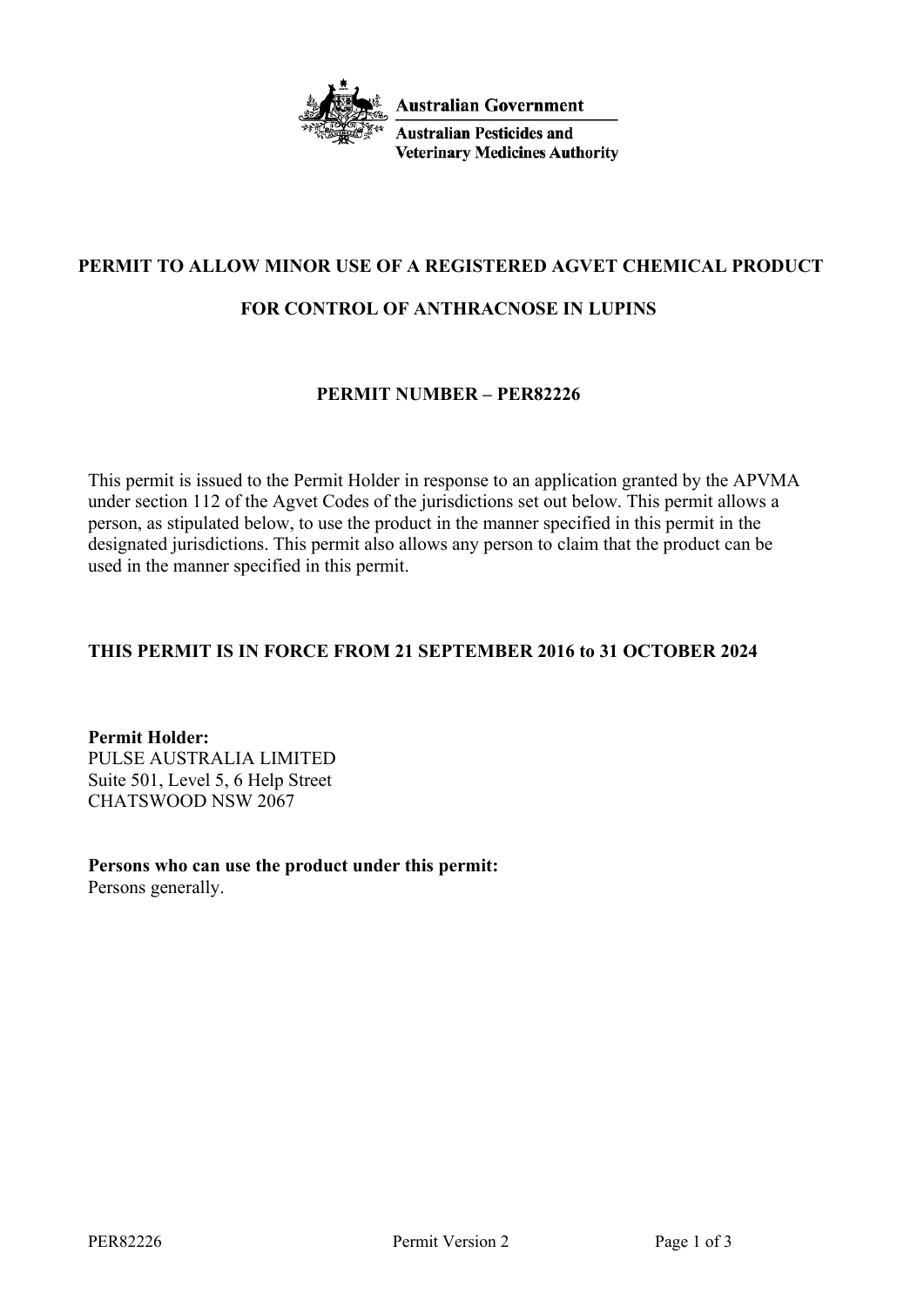# **CONDITIONS OF USE**

**Product to be used:** AMISTAR 250 SC FUNGICIDE (APVMA No. 58340) PLUS OTHER REGISTERED PRODUCTS Containing: 250 g/L AZOXYSTROBIN as the only active constituent

#### **Directions for Use:**

| <b>Crop Type</b>    | <b>Target Disease</b>                  | <b>Application Rate</b> |
|---------------------|----------------------------------------|-------------------------|
| <b>ALBUS LUPINS</b> | Anthracnose<br>(Colletotrichum lupini) | 500 mL product / ha     |

#### **Critical Use Comments:**

- Apply up to two  $(2)$  foliar applications per season. The first application must be applied before disease is established and no later than the onset of flowering. A second application can be made 10-14 days after the first application.
- Add a non-ionic surfactant at the recommended label rate.
- Apply using calibrated boom sprayer or aerial equipment.
- Refer to product label for information on resistance management.
- Comply with spray drift restraints and mandatory no-spray zones outlined below.

### Ground Application:

Apply as a foliar spray in a spray volume of 50-100 L/ha.

### Aerial Application:

 Product must only be applied with aircraft fitted with accurately calibrated equipment. Apply a minimum total spray volume of 30 L/ha with nozzles (e.g. Micro® rotary atomisers, CP nozzles or conventional hydraulic nozzles) set to a minimum spray quality of MEDIUM according to ASAE S572 definition for standard nozzles.

### **Withholding Periods:**

Harvest: DO NOT harvest for 28 DAYS after last application. Grazing: DO NOT graze or cut for livestock feed for 28 DAYS after last application.

#### **Jurisdiction:**

All States and Territories, except VIC.

Note: Victoria is not included in this permit, as their *Control-of-Use* legislation means a permit is not required to legalise this off-label use in that State.

## **SPRAY DRIFT RESTRAINTS**

- DO NOT apply with spray droplets smaller than a MEDIUM spray droplet size.
- DO NOT apply when wind speed is less than 3 or more than 20 kilometres per hour as measured at the application site.
- DO NOT apply during surface temperature inversion conditions at the application site.